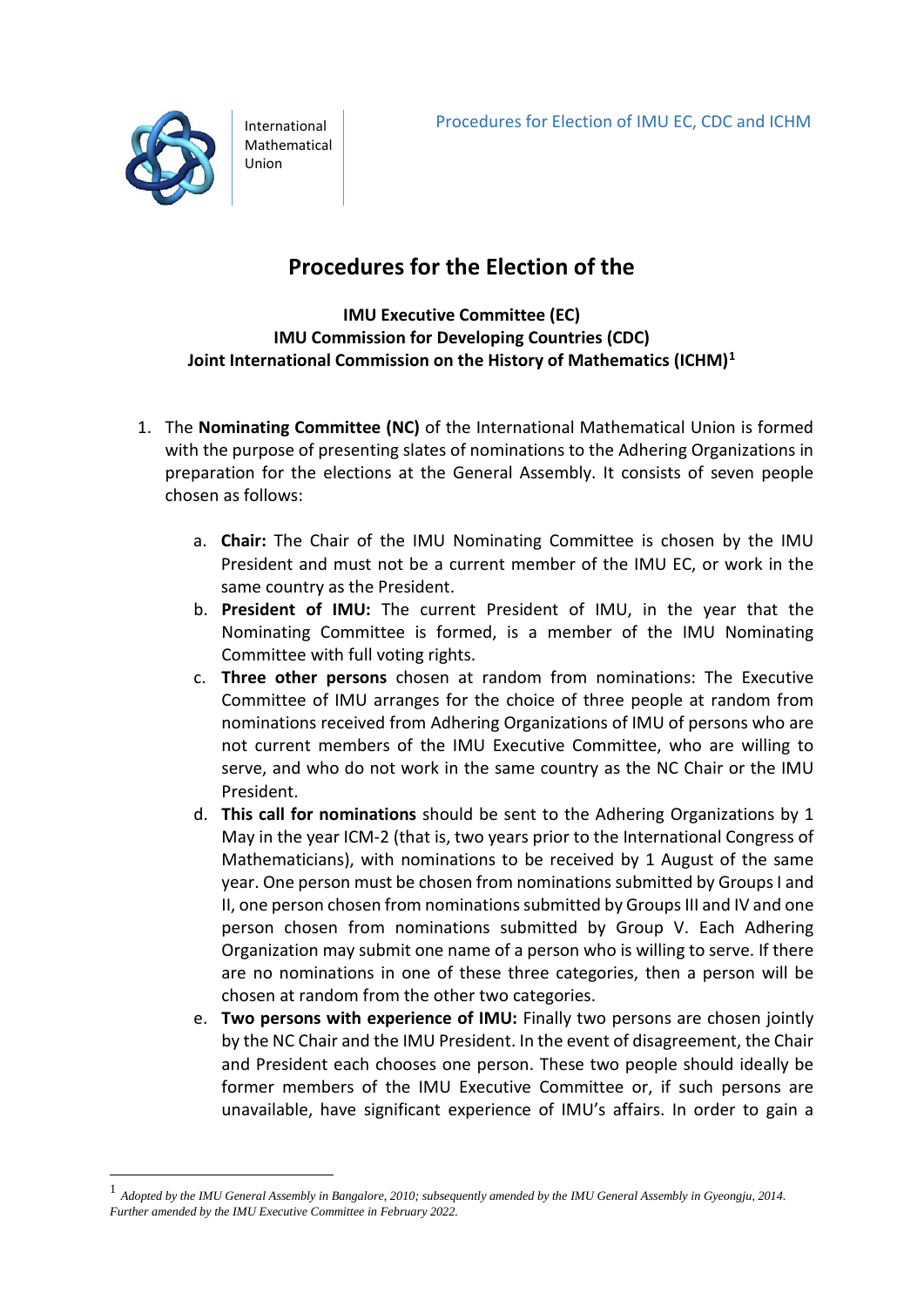balanced IMU Nominating Committee, the Chair and President consider criteria such as geography, sub-field representation, and gender representation.

# 2. **Duties of the IMU Nominating Committee**

- a. **Nomination slates** are formed for the IMU Executive Committee (EC), the IMU Commission for Developing Countries (CDC), and the Joint International Commission on the History of Mathematics (ICHM).
- b. The **slates for the commissions** are formed taking advice from the current officers of these commissions, but this advice is not binding on the IMU Nominating Committee. The Nominating Committee is asked to distribute its nominations for the EC geographically so as to represent as equally as possible the whole international community of mathematicians. The connections of individual candidates to the countries where they were born, educated, or have lived in the past may be considered in addition to the country in which they presently reside.
- c. **EC Nominations**: The IMU Nominating Committee nominates one name for the position of President of IMU, Secretary General of IMU, and one name for each of the two Vice Presidents of IMU. It nominates at least two more names than the number of Members-at-Large of the IMU EC.
- d. **CDC Nominations**: Six members of the CDC are elected by the IMU General Assembly. The IMU Nominating Committee forms a slate with at least one name for each of the positions of President, Secretary for Policy, and Secretary for Grant Selection and at least two names for each of the three positions for CDC Members-at-Large in representation of Africa, Asia, and Latin America. Alternative names for each of the positions can be proposed at the General Assembly from the floor. For each of the six positions the candidate with the most votes is elected. The President can only serve one term, while the Secretary for Policy, the Secretary for Grant Selection, as well as Members-at-Large, can serve no more than two terms.
- e. **ICHM Nominations**: The IMU Nominating Committee nominates at least two more names than the number of ICHM representatives. ICHM members can serve no more than two terms.
- f. **Schedule:** By 1 March ICM-2, the Chair of the IMU Nominating Committee accepts post. By 1 October ICM-2, the Committee is complete, and the Adhering Organizations will be informed about its composition.

## 3. **Calls for Nominations**

- a. By 1 November ICM-2, the IMU Secretary General sends a call for nominations to the Adhering Organizations and Committees for Mathematics for the offices of President and Secretary General of IMU. The Adhering Organizations' and Committees for Mathematics' submissions must include a candidate's declaration of willingness to serve if elected and a CV. These nominations are due by 15 January ICM-1.
- b. By 1 April ICM-1 the Nominating Committee sends their nominations for IMU President and IMU Secretary General to the Adhering Organizations, giving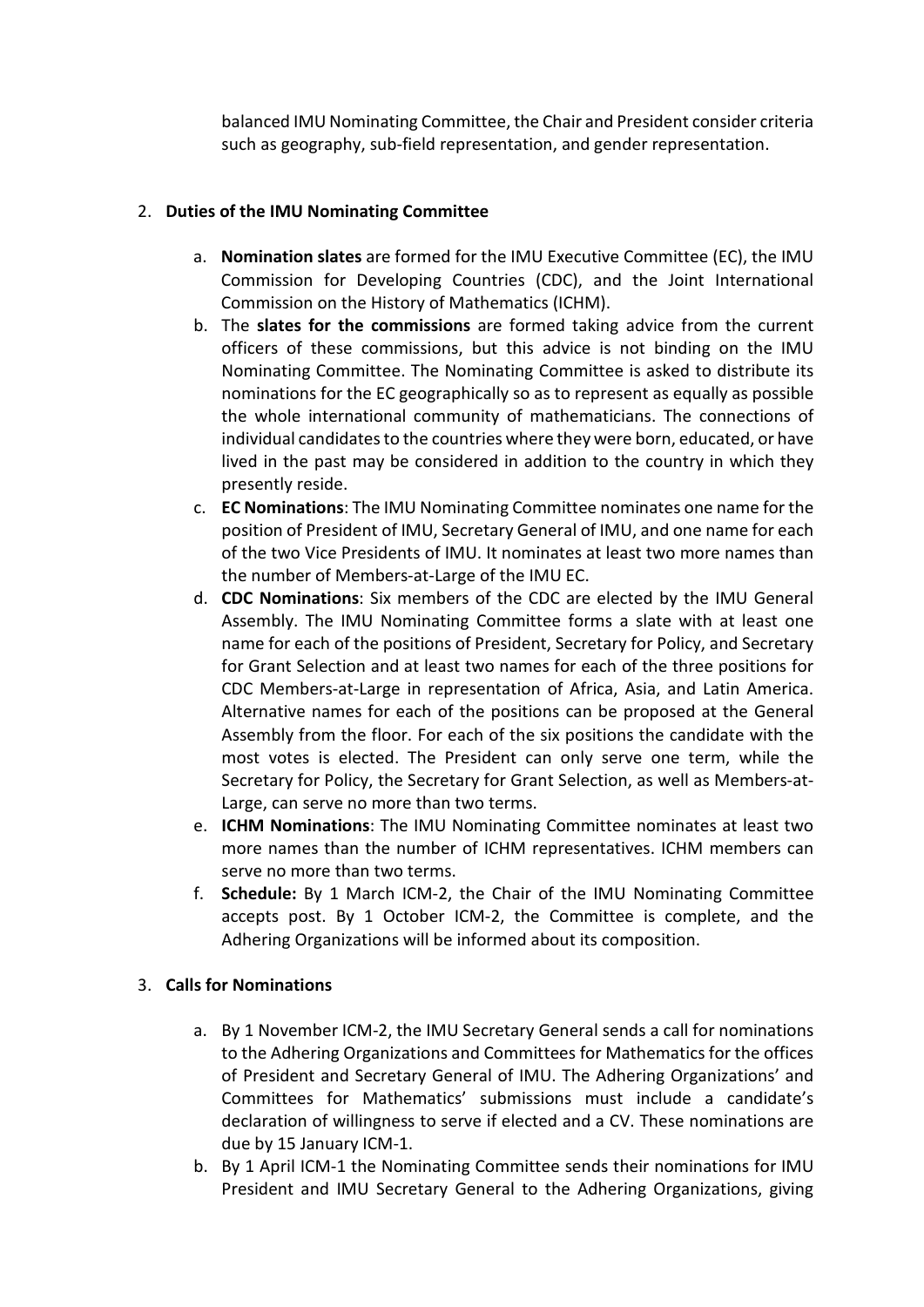opportunity for comments, to be received by 1 June ICM-1. If no objections, the IMU President-nominee and the IMU Secretary General-nominee are invited as observers to the IMU Executive Committee meetings in the year of the ICM.

- c. By 1 September ICM-1, the IMU Secretary General sends a call for nominations to the Adhering Organizations and Committees for Mathematics for the offices of Vice Presidents and Members-at-Large for the IMU EC, the President, Secretaries and Members-at-Large for CDC, and for the IMU Representatives to ICHM. The Adhering Organizations' and Committees for Mathematics' submissions must include a candidate's declaration of willingness to serve if elected and a CV. These nominations are due by 15 November ICM-1.
- d. The Nominating Committee is free to nominate persons for all offices.
- 4. **Slate:** Two months prior to the IMU GA, the Secretary General sends to the Adhering Organizations and Committees for Mathematics the IMU NC slates, including candidates' CVs, plus a list of all persons nominated. The Adhering Organizations and Committees for Mathematics are asked to cooperate in having their delegates to the IMU General Assembly fully informed.

#### 5. **General Assembly**

- a. On the first day of the GA meeting, an **Election Committee** is formed which consists of all members of the Nominating Committee and all Past IMU Presidents present at the GA and, if necessary, further GA delegates elected to reach a membership of at least five. The election shall be from names either proposed by the President or proposed and seconded from the floor by show of hands, unless the meeting decides otherwise. The Election Committee is chaired by the Chair of the Nominating Committee, or if unavailable, by the IMU President. The Election Committee is responsible for handling the election process and deciding on all issues related to it that may arise.
- b. The Chair of the Election Committee presents the EC, CDC, and ICHM slates to the General Assembly.
- c. Further nominations can be made from the floor after the slates of the IMU Nominating Committee have been presented. In case of the IMU EC, the nominations must be drawn from names previously offered by the Adhering Organizations and Committees for Mathematics as in item 3., signed by at least ten delegates, from at least three countries. In exceptional circumstances, EC nominations not previously offered as in item 3. can be made from the floor provided that each case be approved by a vote of the GA. Each such nomination must be accompanied by a statement of willingness to serve, a two-page CV and be signed by at least ten delegates, from at least three countries.
- d. The IMU General Assembly shall then elect the following: the new IMU President, the two IMU Vice-Presidents, the IMU Secretary General, and the six Members-at-Large for the IMU EC; the new President, the two Secretaries and the three Members-at-Large for CDC; the two IMU Representatives to ICHM. The vote is taken via written ballots that include the Nominating Committee slates as well as the list of nominations from the floor as stated in 5.c.